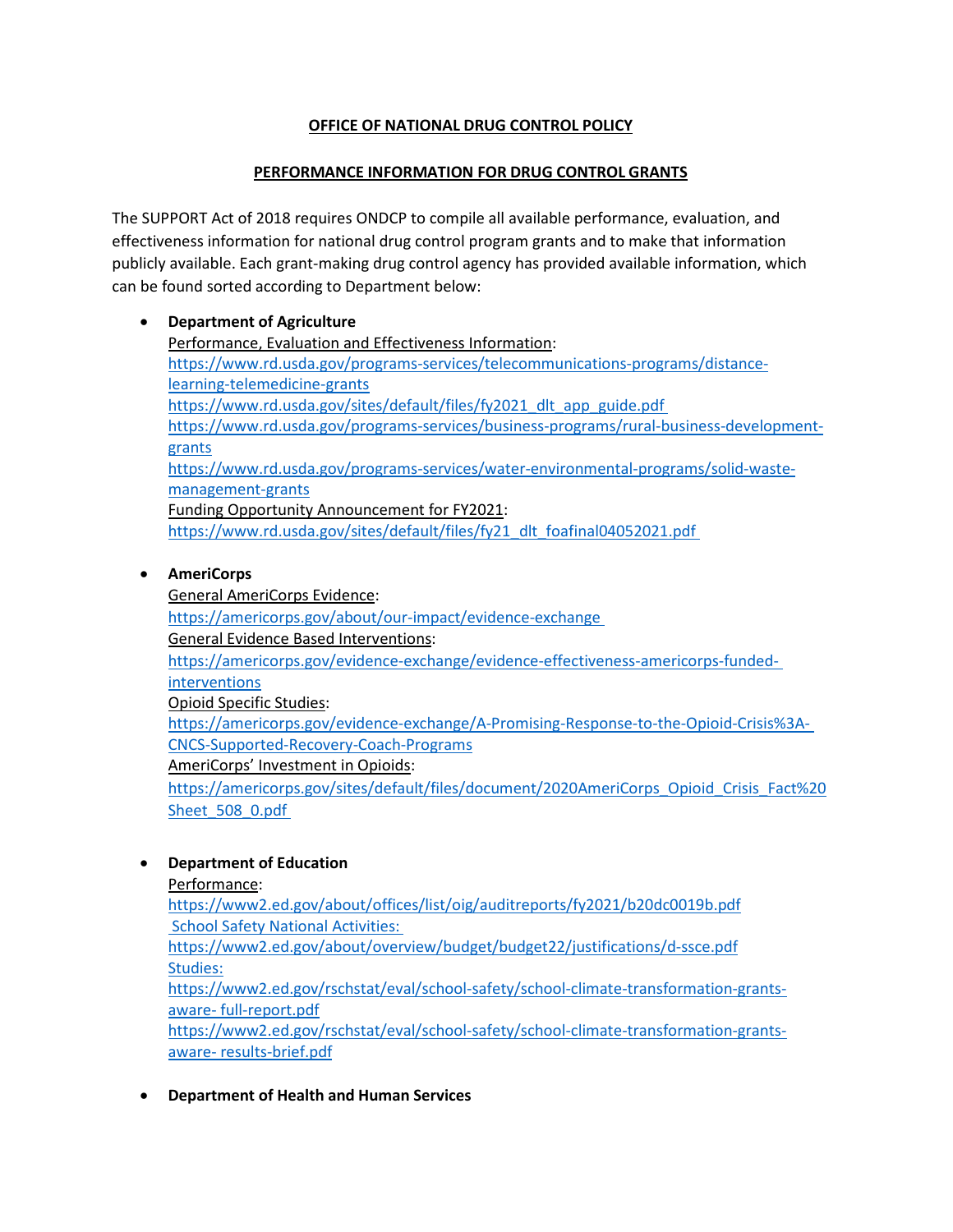Administration for Children and Families: <https://mathematica.org/projects/regional-partnership-grants-national-cross-site-evaluation> <https://www.grants.gov/web/grants/applicants/applicant-training.html> <https://www.acf.hhs.gov/grants> Centers for Disease Control: https://www.cdc.gov/budget/documents/fy2022/FY-2022-CDC-congressional-justification.pdf (page 434) <https://www.grants.gov/web/grants/view-opportunity.html?oppId=312354> <https://www.grants.gov/web/grants/view-opportunity.html?oppId=326479> <https://www.cdc.gov/drugoverdose/drug-free-communities/program-success.html> [https://www.cdc.gov/hiv/pdf/funding/announcements/ps18-1802/CDC-HIV-PS18-1802-](https://www.cdc.gov/hiv/pdf/funding/announcements/ps18-1802/CDC-HIV-PS18-1802-AttachmentC-EPMP_Final.pdf) [AttachmentC-EPMP\\_Final.pdf](https://www.cdc.gov/hiv/pdf/funding/announcements/ps18-1802/CDC-HIV-PS18-1802-AttachmentC-EPMP_Final.pdf) https://www.cdc.gov/hiv/pdf/funding/announcements/ps19-1904/cdc-hiv-PS19-1904- Attachment-E-EPMP-Guidance.pdf <https://www.cdc.gov/drugoverdose/od2a/impact.html> Center for Medicare and Medicaid Services: No information yet available; in demonstration phase Health Resources and Services Administration: <https://www.hrsa.gov/sites/default/files/hrsa/about/budget/budget-justification-fy2022.pdf> [https://data.hrsa.gov/tools/data-reporting/program](https://data.hrsa.gov/tools/data-reporting/program-data/national/table?tableName=Full&year=2020)[data/national/table?tableName=Full&year=2020](https://data.hrsa.gov/tools/data-reporting/program-data/national/table?tableName=Full&year=2020) <https://oig.hhs.gov/oas/reports/region3/32100354.pdf> [https://bphc.hrsa.gov/qualityimprovement/clinicalquality/substance-use-disorder-primary](https://bphc.hrsa.gov/qualityimprovement/clinicalquality/substance-use-disorder-primary-care-integration)[care-integration](https://bphc.hrsa.gov/qualityimprovement/clinicalquality/substance-use-disorder-primary-care-integration) Indian Health Service: <https://www.ihs.gov/mspi/resources/nationalreports/> [https://www.ihs.gov/sites/budgetformulation/themes/responsive2017/display\\_objects/docu](https://www.ihs.gov/sites/budgetformulation/themes/responsive2017/display_objects/documents/FY_2022.pdf) [ments/FY\\_2022.pdf](https://www.ihs.gov/sites/budgetformulation/themes/responsive2017/display_objects/documents/FY_2022.pdf) Food And Drug Administration: [https://reporter.nih.gov](https://reporter.nih.gov/) National Institutes of Health: [https://dpcpsi.nih.gov/oepr/performance\\_gpra\\_archive](https://dpcpsi.nih.gov/oepr/performance_gpra_archive) Substance Abuse and Mental Health Services Administration: <https://www.samhsa.gov/about-us/budget> • **Department of Housing and Urban Development**

Continuum of Care Program: <https://www.hudexchange.info/programs/coc/system-performance-measures/#guidance> Recovery Housing Program (RHP) Training and Outcomes: <https://www.govinfo.gov/content/pkg/FR-2020-11-25/pdf/2020-26017.pdf> [https://www.hudexchange.info/trainings/courses/rhp-webinar-series-drgr-for-rhp-](https://www.hudexchange.info/trainings/courses/rhp-webinar-series-drgr-for-rhp-grantees/4177/)

[grantees/4177/](https://www.hudexchange.info/trainings/courses/rhp-webinar-series-drgr-for-rhp-grantees/4177/)

## • **Department of Justice**

Drug Courts:

Statewide:<https://bjapmt.ojp.gov/help/BJADRUGCOURTStatewideIndicators111011.pdf> Enhancement:<https://bjapmt.ojp.gov/help/EnhancementDrugCourtMeasures.pdf>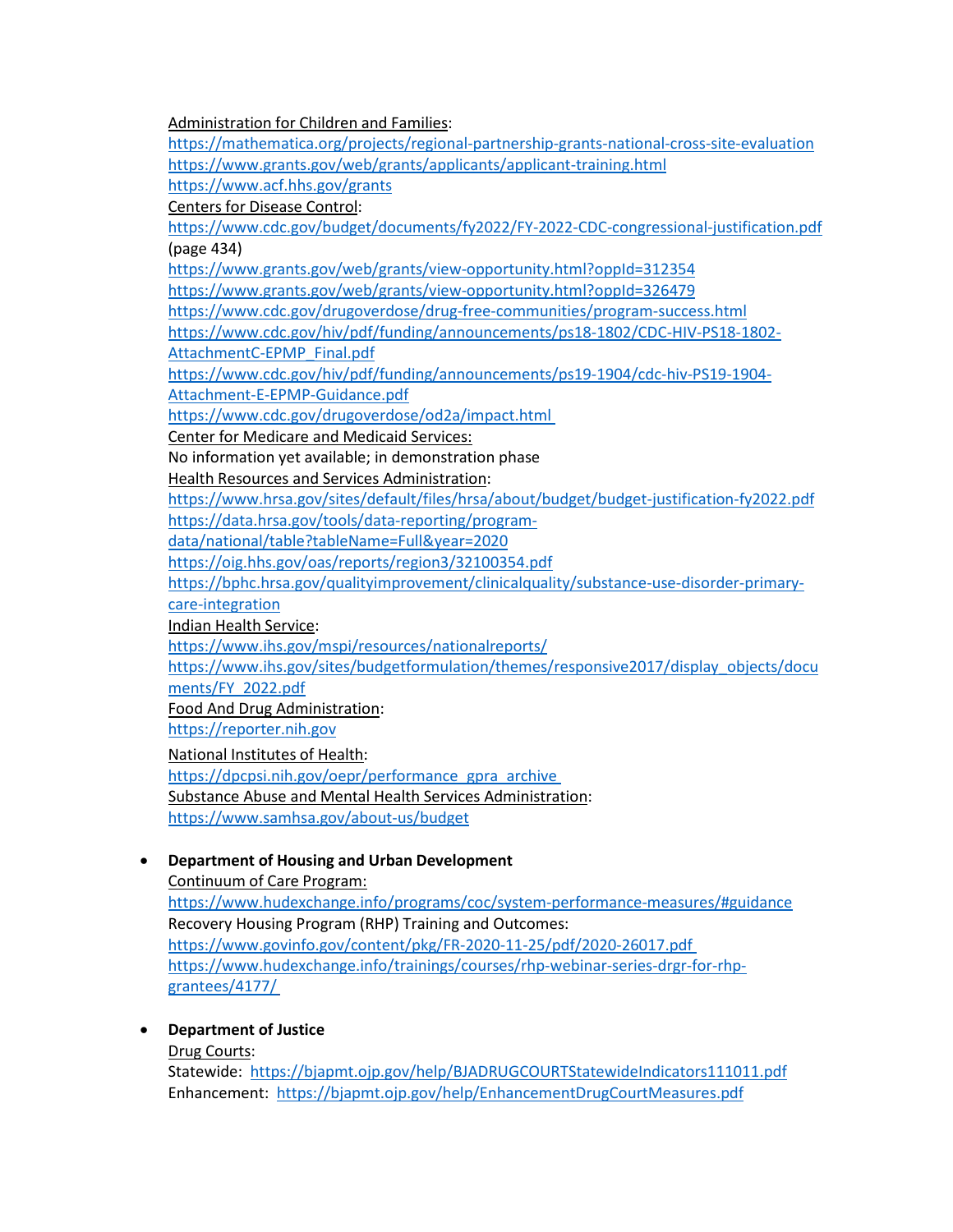Implementation: <https://bjapmt.ojp.gov/help/ImplementationDrugCourtMeasures.pdf> Evaluation:

<https://nij.ojp.gov/topics/articles/nijs-multisite-adult-drug-court-evaluation> <https://www.american.edu/spa/jpo/nij-multisite-evaluation.cfm>

Additional Resources:

<https://nij.ojp.gov/topics/articles/adult-drug-court-research-practice-r2p-initiative>

National Drug Court Resource Center (DOJ-Funded):

<https://ndcrc.org/essential-readings/>

National Association of Drug Court Professional Best Practices (DOJ-Funded):

<https://www.nadcp.org/standards/>

10 Essential Elements of Opioid Treatment Courts (DOJ-Funded):

[https://www.courtinnovation.org/sites/default/files/media/documents/2019-](https://www.courtinnovation.org/sites/default/files/media/documents/2019-07/report_the10essentialelements_07092019.pdf)

[07/report\\_the10essentialelements\\_07092019.pdf](https://www.courtinnovation.org/sites/default/files/media/documents/2019-07/report_the10essentialelements_07092019.pdf)

Ten Key Components of Adult Drug Courts (DOJ-Funded):

<https://www.ojp.gov/pdffiles1/bja/205621.pdf>

Ten Key Components of Veterans Treatment Courts (DOJ-Funded):

[https://justiceforvets.org/wp-content/uploads/2017/02/The-Ten-Key-Components-of-](https://justiceforvets.org/wp-content/uploads/2017/02/The-Ten-Key-Components-of-Veterans-Treatment-Courts.pdf)[Veterans-Treatment-Courts.pdf](https://justiceforvets.org/wp-content/uploads/2017/02/The-Ten-Key-Components-of-Veterans-Treatment-Courts.pdf)

Office of Justice Programs- Office of Juvenile Justice and Delinquency Prevention (OJJDP):

[https://ojjdp.ojp.gov/funding/grant-performance-measurement/ojjdp-program-performance](https://ojjdp.ojp.gov/funding/grant-performance-measurement/ojjdp-program-performance-measures)[measures](https://ojjdp.ojp.gov/funding/grant-performance-measurement/ojjdp-program-performance-measures)

Edward Byrne Memorial Justice Assistance Grant (JAG) Program:

<https://bjapmt.ojp.gov/help/JAGDocs.html>

Byrne Criminal Justice Innovation Program:

[https://bja.ojp.gov/sites/g/files/xyckuh186/files/media/document/CBCR-Performance-](https://bja.ojp.gov/sites/g/files/xyckuh186/files/media/document/CBCR-Performance-Measures.pdf)

[Measures.pdf](https://bja.ojp.gov/sites/g/files/xyckuh186/files/media/document/CBCR-Performance-Measures.pdf)

<https://www.ojp.gov/pdffiles1/nij/grants/254623.pdf>

Regional Information Sharing Program:

<http://www.ojp.gov/performance>

Harold Rogers' Prescription Drug Monitoring Program (PDMP):

[https://bjapmt.ojp.gov/help/COAPDocs/COAP\\_Category5\\_PDMP\\_508c.pdf](https://bjapmt.ojp.gov/help/COAPDocs/COAP_Category5_PDMP_508c.pdf)

Paul Coverdell Forensic Science Improvement Grants Program:

<https://bja.ojp.gov/sites/g/files/xyckuh186/files/media/document/Coverdell-Measures.pdf>

Residential Substance Abuse Treatment:

<https://bjapmt.ojp.gov/help/RSATPerformanceMeasures.pdf>

Second Chance Act program:

<https://bjapmt.ojp.gov/help/scaco-occurringquestionnaire.pdf> <https://nij.ojp.gov/funding/opportunities/nij-2020-17170>

Comprehensive Opioid, Stimulant, and Substance Abuse Program:

[https://www.cossapresources.org/Content/Documents/GrantManagement/coap\\_combined\\_p](https://www.cossapresources.org/Content/Documents/GrantManagement/coap_combined_performance_measures_for_fy2020_final_508.pdf)

erformance measures for fy2020 final 508.pdf

Justice and Mental Health Collaboration Program (BJA):

<https://bjapmt.ojp.gov/help/JMHCPMeasuresPlanning2016.pdf>

Coordinated Tribal Assistance Solicitation Purpose Areas 3:

<https://bjapmt.ojp.gov/help/TCAPIASAPPerformanceMeasures.pdf>

Swift, Certain, and Fair Supervision: Applying the Principles Behind Project Hope:

[https://bjapmt.ojp.gov/help/SCF\\_PerformanceMeasures.pdf](https://bjapmt.ojp.gov/help/SCF_PerformanceMeasures.pdf)

<https://www.ojp.gov/pdffiles1/nij/grants/251760.pdf>